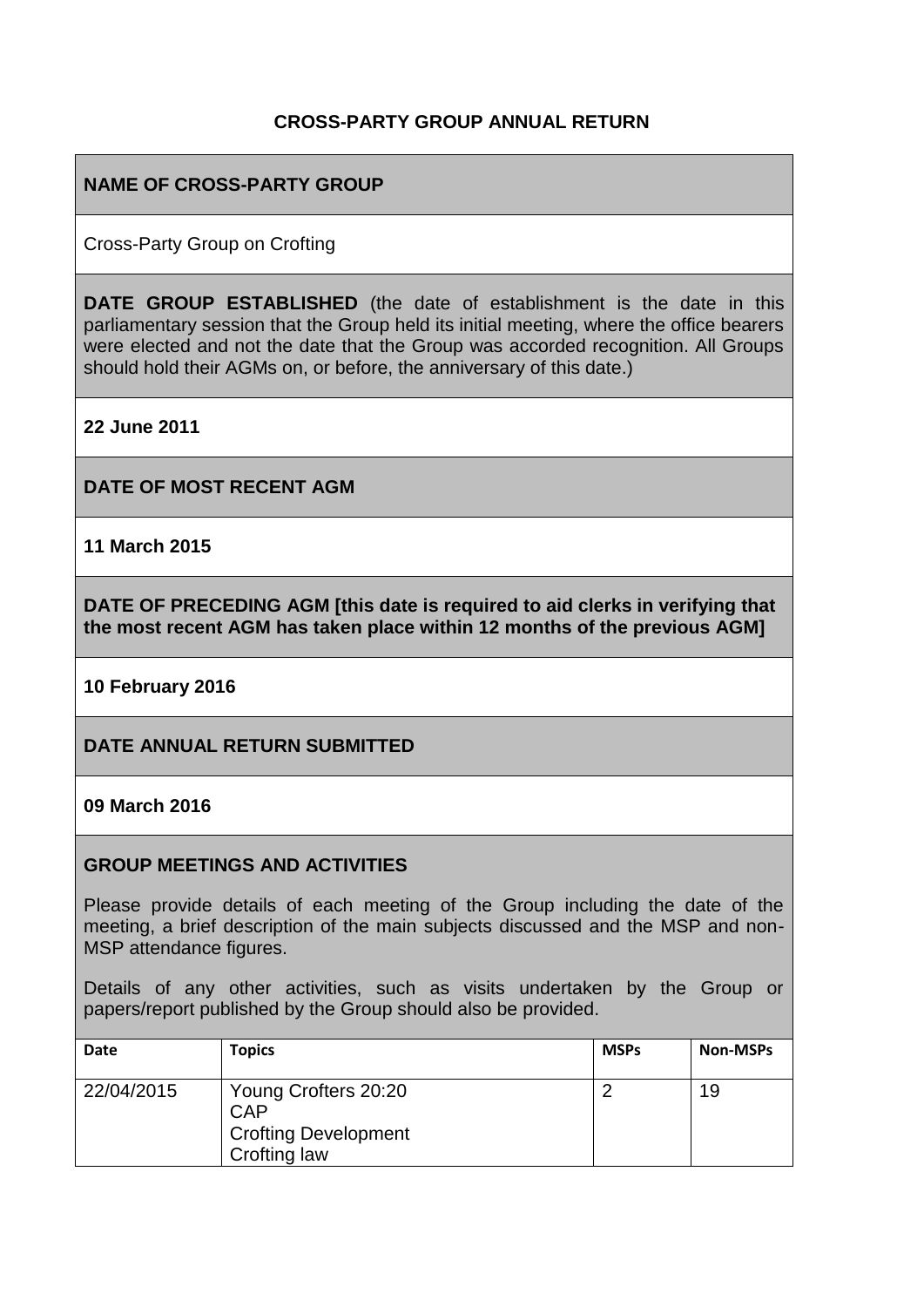| 03/06/2015 | Crofting in Land Reform                      | 4              | 20 |
|------------|----------------------------------------------|----------------|----|
|            | CAP                                          |                |    |
|            | <b>Crofting Development</b>                  |                |    |
|            | Crofting law                                 |                |    |
| 09/09/2015 | <b>Crofting Regulation</b>                   | 4              | 22 |
|            | <b>CAP</b>                                   |                |    |
|            | <b>Crofting Development</b>                  |                |    |
|            | Crofting law                                 |                |    |
| 28/10/2015 | <b>Minister for Environment</b>              | 5              | 25 |
|            | <b>Rural Communications and the Scottish</b> |                |    |
|            | <b>Rural Parliament</b>                      |                |    |
|            | <b>CAP</b>                                   |                |    |
|            | <b>Crofting Development</b>                  |                |    |
|            | Crofting law                                 |                |    |
| 16/12/2015 | The Future of Crofting conference            | $\overline{2}$ | 22 |
|            | CAP                                          |                |    |
|            | <b>Crofting Development</b>                  |                |    |
|            | Crofting law                                 |                |    |
| 10/02/2016 | <b>AGM</b>                                   | $\overline{2}$ | 18 |
|            | The creation of new crofts                   |                |    |
|            | CAP                                          |                |    |
|            | <b>Crofting Development</b>                  |                |    |
|            | Crofting Law and Administration              |                |    |

# **MSP MEMBERS OF THE GROUP**

Please provide names and party designation of all MSP members of the Group.

Angus MacDonald SNP

Dave Thompson SNP

David Stewart SL

Jamie McGrigor SCUP

Jean Urquhart Ind

John Finnie Ind

Liam McArthur SLDP

Mike MacKenzie SNP

Michael Russell MSP

Mary Scanlon SCUP

Rhoda Grant SLP

Rob Gibson SNP

Tavish Scott SLDP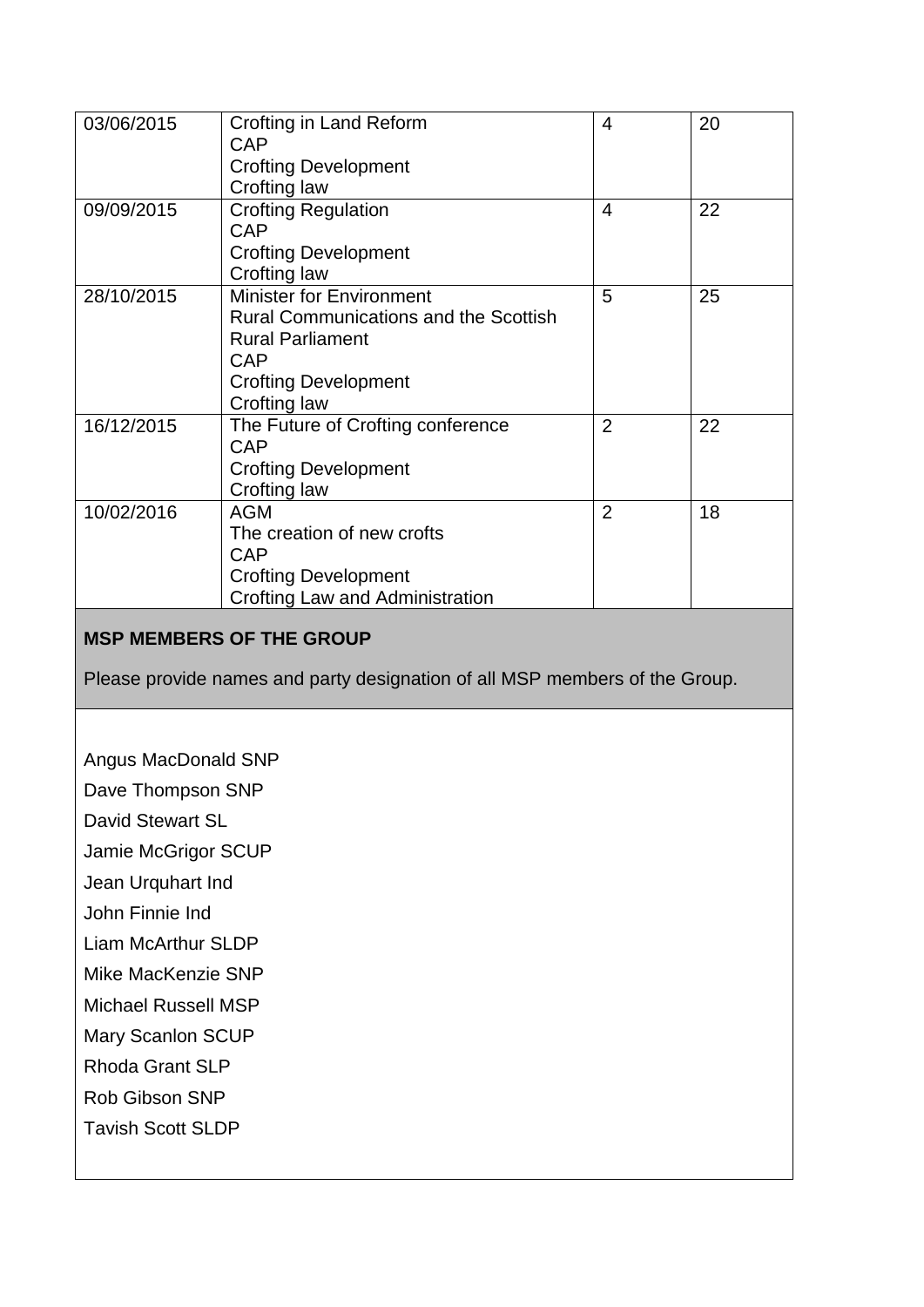# **NON-MSP MEMBERS OF THE GROUP**

For organisational members please provide only the name of the organisation, it is not necessary to provide the name(s) of individuals who may represent the organisation at meetings of the Group.

| <b>Individuals</b> | David Eyre<br><b>Donald Cameron</b><br>Jamie McIntyre<br>Jim Lugton<br>Jim McPherson<br>Ken MacKenzie<br>Morag Jardine<br><b>Ronnie Eunson</b><br>Tom Gray                                                                                                                                                                                                                                                                                                                                                                                                                                                                                                                |
|--------------------|---------------------------------------------------------------------------------------------------------------------------------------------------------------------------------------------------------------------------------------------------------------------------------------------------------------------------------------------------------------------------------------------------------------------------------------------------------------------------------------------------------------------------------------------------------------------------------------------------------------------------------------------------------------------------|
| Organisations      | <b>Scottish Crofting Federation - secretary</b><br><b>Crofting Commission</b><br>European Forum for Nature Conservation & Pastoralism<br><b>Highland Council</b><br><b>Highlands &amp; Islands Enterprise</b><br><b>Inksters Solicitors</b><br><b>National Farmers Union Scotland</b><br><b>Nourish Scotland</b><br><b>Soil Association Scotland</b><br><b>SCF Young Crofters</b><br><b>Scottish Churches Rural Group</b><br><b>Scottish Land &amp; Estates</b><br><b>Scottish Parliament Information Centre</b><br>Royal Society for the Protection of Birds<br><b>University of Coventry</b><br>University of the Highlands and Islands<br><b>Western Isles Council</b> |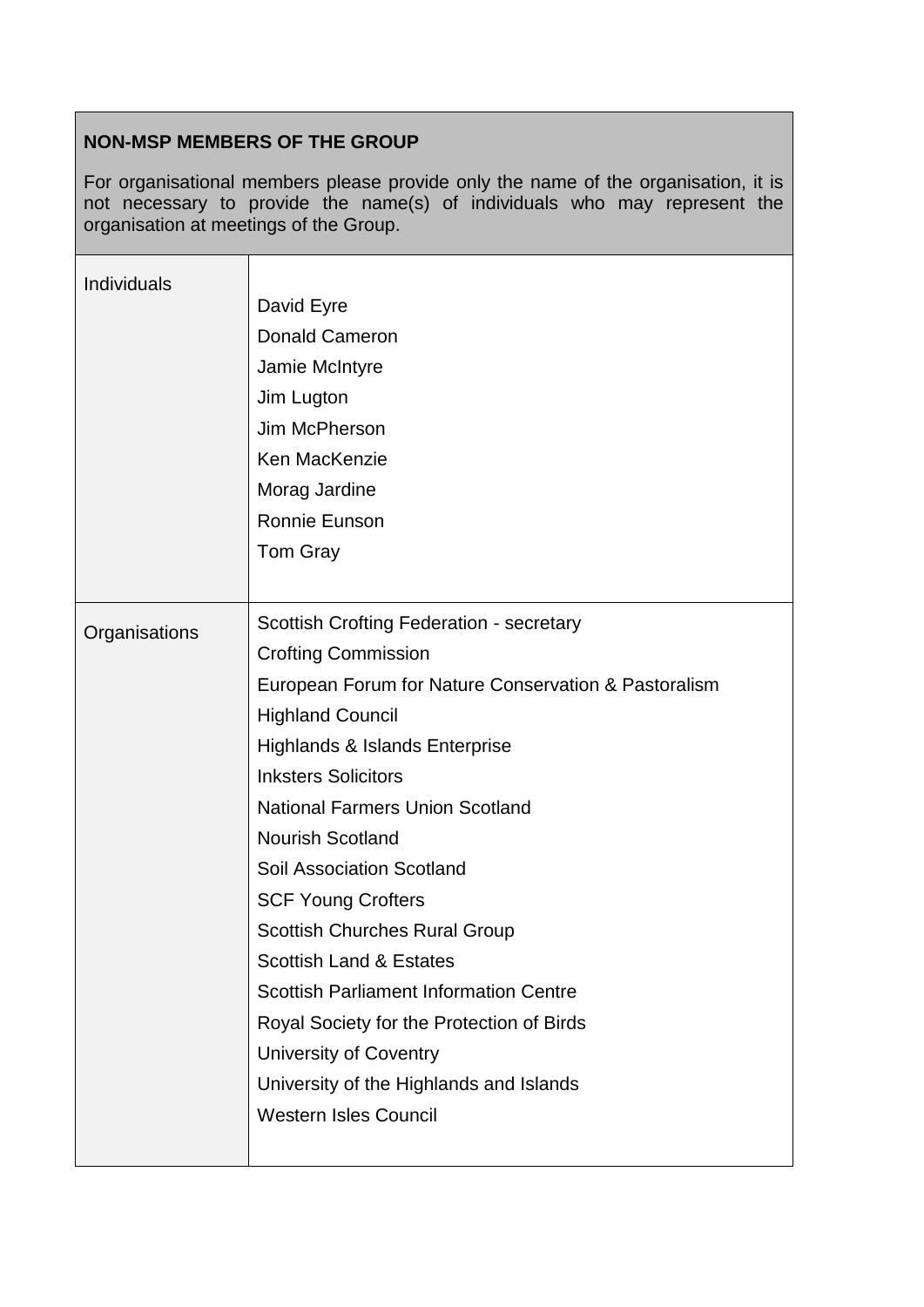# **GROUP OFFICE BEARERS**

Please provide names for all office bearers. The minimum requirement is that two of the office bearers are MSPs and one of these is Convener – beyond this it is a matter for the Group to decide upon the office bearers it wishes to have. It is permissible to have more than one individual elected to each office, for example, coconveners or multiple deputy conveners.

| Convener               | Jamie McGrigor MSP                           |
|------------------------|----------------------------------------------|
| <b>Deputy Convener</b> | Jean Urquhart MSP<br><b>Rhoda Grant MSP</b>  |
| Secretary              | Patrick Krause, Scottish Crofting Federation |

### **FINANCIAL BENEFITS OR OTHER BENEFITS RECEIVED BY THE GROUP**

Please provide details of any financial or material benefit(s) received from a single source in a calendar year which has a value, either singly or cumulatively, of more than £500. This includes donations, gifts, hospitality or visits and material assistance such as secretariat support.

Details of material support should include the name of the individual providing support, the value of this support over the year, an estimate of the time spent providing this support and the name of the organisation that this individual is employed by / affiliated to in providing this support.

Groups should provide details of the date on which the benefit was received, the value of the benefit and a brief description of the benefit.

The group benefits from the secretariat support provided by Patrick Krause, an employee of SCF, most of which is in his own time and for which he does not claim compensation in cash or kind. However as there is no provision within the CPG rules for an organisation to provide voluntary support, were Patrick to charge for his time it would amount to about £840 for the year (6 meetings, 7 hours per meeting including preparation, attendance and writing up minutes, at £20 per hr).

#### **SUBSCRIPTION CHARGED BY THE GROUP**

Please provide details of the amount charged and the purpose for which the subscription is intended to be used.

There is no subscription.